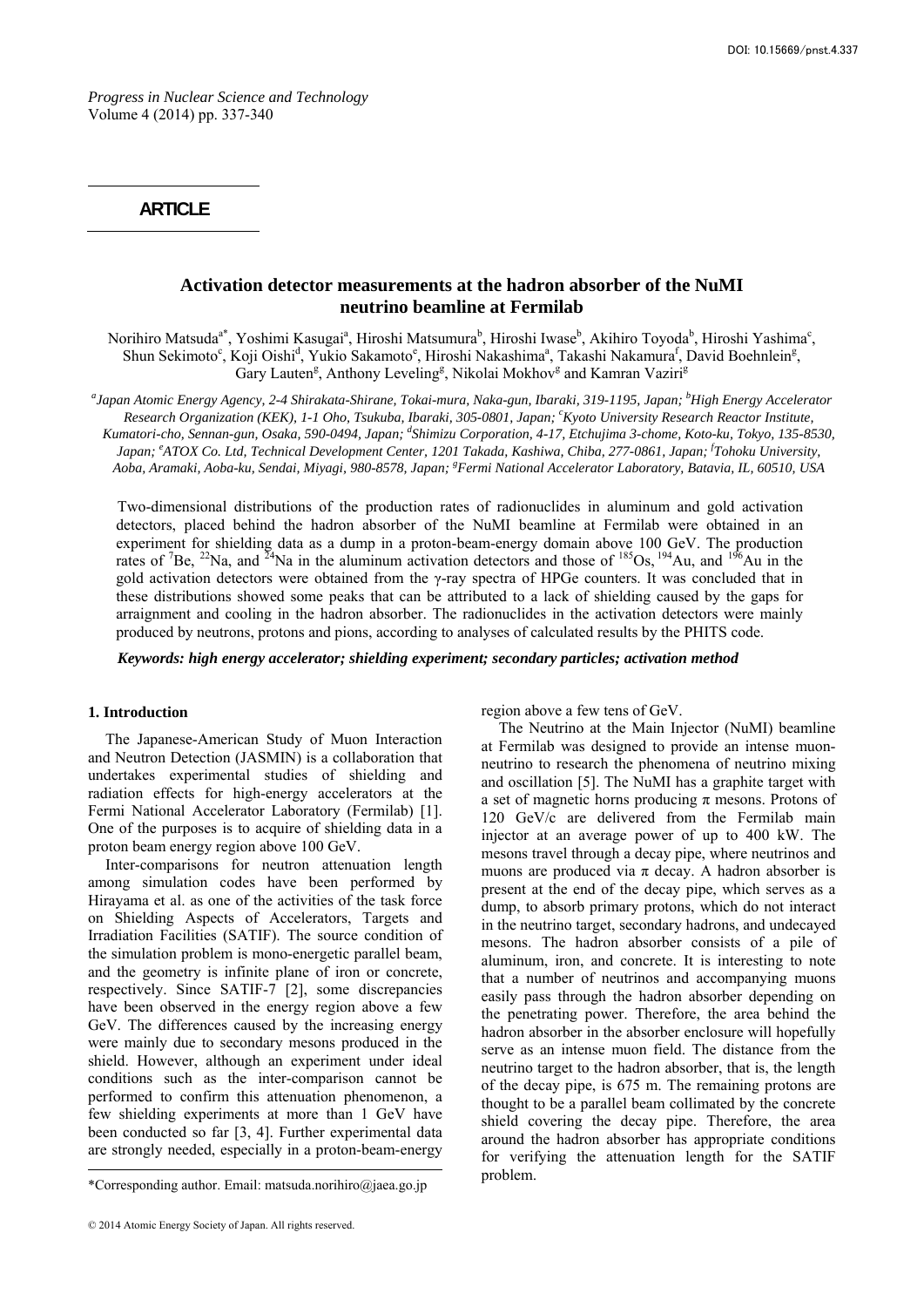In this study, two-dimensional distributions of the production rate of radionuclides produced in activation detectors placed behind the hadron absorber were obtained in an experiment for shielding data as a dump using 190 sets of aluminum and gold activation detectors. The distributions with some peaks were compared with calculations using the PHITS [6] code.

### **2. Experiment**

**Figure 1** shows a cross-sectional view around the absorber enclosure of the NuMI. Almost all remaining primary protons, and secondary hadrons produced from the neutrino target are absorbed by the hadron absorber. The hadron absorber consists of the absorber core and many shielding blocks. The absorber core is constructed from aluminum and iron plates. The total thicknesses of the aluminum and iron plates with 244 and 231 cm, respectively. The absorber core is surrounded by iron and concrete blocks. The back side of the core is composed of some concrete blocks that have a thickness of 91.4 cm.

#### **Absorber enclosure**



Figure 1. Cross-sectional view of the absorber enclosure of the NuMI. Shielding materials are aluminum, iron, and concrete with thicknesses of 244, 231, and 91.4 cm, respectively.

A total of 190 sets of activation detectors, pure aluminum (chemical purity: 99.99%) and gold foil (chemical purity: 99.95%), were installed at regular intervals at the back surface of the concrete block as shown in Figure 1, to cover the core. The sizes of the aluminum and gold foil were 20 mm $\varphi \times 5$  mm<sup>t</sup> and 10 mm  $\times$  10 mm  $\times$  0.1 mm<sup>t</sup>, respectively. The cross-sectional size of the measurement area and the core plate were  $200 \times 200$  cm<sup>2</sup> and  $129.5 \times 129.5$  cm<sup>2</sup>, respectively, as shown in **Figure 2**. There were some holes in the core plate at the top and on both sides for arraignment and cooling, with corresponding diameters of 5.7 and 3.7 cm, respectively.

The irradiation for the experiment lasted 128.7 days. After the irradiation, γ-rays emitted from the activation detectors were measured with high-purity germanium (HPGe) detectors. The nuclear data of the radionuclides used for the activation detectors are listed in **Table 1** [7]. During the experiment, an average of  $1.30 \times 10^{13}$ protons/s was delivered from the main injector to the neutrino target, placed very far upstream from the

absorber enclosure. Protons, which passed through the target without interaction, were estimated to be  $1.08 \times$  $10^{12}$  protons/s based on a calculation result by MARS15 [8] code.



Figure 2. Cross-sectional view of the size of the absorber core with one arraignment hole and 32 cooling holes, which are 5.7 and 3.8 cm, respectively, and the installed area of the activation detectors.

The production rates of the radionuclides were determined after being corrected for the peak efficiency of the HPGe detectors and the beam current fluctuation during irradiation. One of the HPGe detectors had been calibrated by Canberra, and the peak efficiency was determined using Canberra's LabSOCS software [9]. For the other detectors, the peak efficiencies were determined on the basis of the ratios of their peak counting rates to those of the peak counting rates of the calibrated detector. The components of estimated errors in the production rates were the counting statistics and the detector efficiency.

Table 1. Nuclear properties of the radionuclides.

| Activation<br>detector | Product<br>nuclide | Half-life | Gamma-ray<br>energy(keV) | <b>Branching</b><br>ratio $(\%)$ |
|------------------------|--------------------|-----------|--------------------------|----------------------------------|
| Al                     | <sup>7</sup> Be    | 53.29 d   | 477.595                  | 10.52                            |
| Al                     | $^{22}$ Na         | 2.6019y   | 1274.53                  | 99.944                           |
| Al                     | $^{24}Na$          | 14.9590h  | 1368.633                 | 100                              |
| Au                     | $^{185}Os$         | 93.6 d    | 646.116                  | 78                               |
| Au                     | $^{194}$ Au        | 38.02 h   | 328.50                   | 60                               |
| Au                     | $^{196}$ Au        | 6.183 d   | 355.68                   | 86.9                             |

#### **3. Results and discussion**

**Figure 3** shows a two-dimensional distribution of the production rate of  ${}^{7}$ Be produced in the aluminum activation detectors. The numerical values of the production rate indicated a color contour figure from white (minimum value = maximum value  $\times$  1/100) to dark red (maximum value:  $1.8 \times 10^{-34}$  target nucleus<sup>-1</sup> proton<sup>-1</sup>), except for an affected white region at the bottom left in the absorber core where no data were collected. The cross-sectional shape of the core and the diameter of the decay pipe extended by the gradient (3.3 degrees) of the beamline are also indicated in the figure,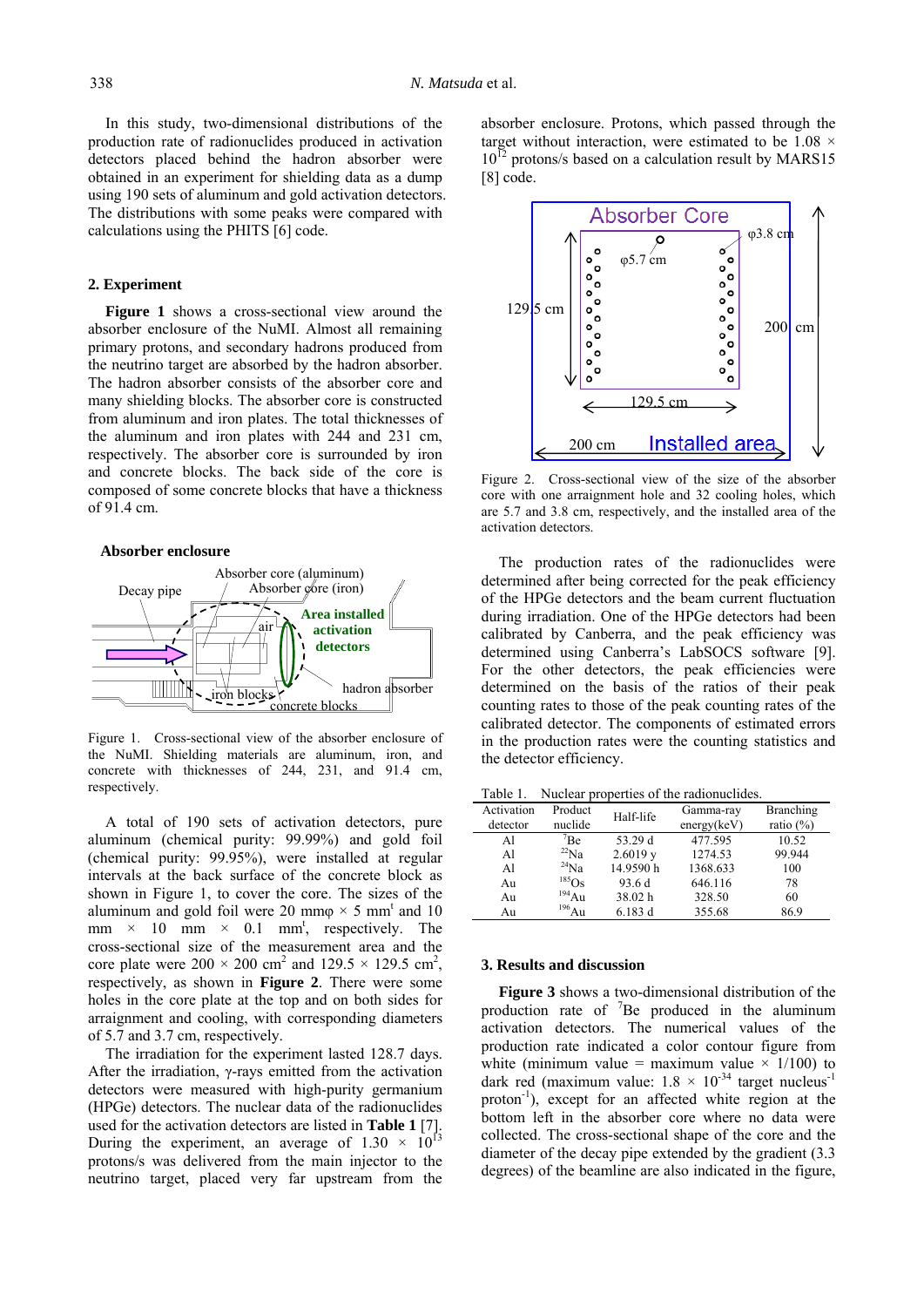with purple square and black solid oval lines, respectively. The extension caused by the thickness of the hadron absorber is 35.3 cm. The figure has a large double peak on the right and left edges of the absorber core and a small peak on the top of the core. All the nuclides in Table 1 showed a tendency similar to that of the color contour figure. The large peaks appeared within the 182.9 cm diameter of the decay pipe as indicated by the solid black line. Also, the area of the peak on the whole fits in the gaps of the absorber core. The peak area spreads toward the outside of the absorber core because the thickness of the side plates that are wedged between the absorber core and the surrounding shield is lesser than the core thickness.



Figure 3. Two-dimensional distribution of the production rate of <sup>7</sup>Be produced in the aluminum activation detectors. The maximum value (dark red) is  $1.8 \times 10^{-34}$  target nucleus<sup>-1</sup> proton $^{-1}$ , and the minimum value (white) is the maximum value  $\times$  1/100. The solid purple line indicates the size of the absorber core. The solid black line is the 182.9-cm-diameter line that is considered as the gradient of the beamline. The diameter of the decay pipe is 182.9 cm.

The next focus is on horizontal distributions of the production rate of radionuclides produced in the activation detectors. At the vertical center of the absorber core, the horizontal distributions of the production rates of <sup>7</sup>Be, <sup>22</sup>Na, and <sup>24</sup>Na in the aluminum activation detectors are shown in **Figure 4**. The production rates of  $^{194}$ Au,  $^{196}$ Au, and  $^{185}$ Os in the gold activation detectors are shown in **Figure 5**. The positions of both peaks in the horizontal distributions of the production rate showed good agreement among the radionuclides produced. The profile of the production rate distribution showed line symmetry at the center of the decay pipe. The production rates at the peak position were 2-5 times higher than those at the horizontal center (X-position in the figures is 0 cm). Further, the values around 0 cm were nearly flat. If the beam have spatial intensity distribution, these production rates distributions around the center might not become flat. As shown in Figures 4 and 5, the heavier the nuclide, the broader the distribution. The types of nuclides produced in the

activation detectors are related to the energy of the particles in the field. Thus, the gaps in the absorber core exist only up to the core end, and the distributions of each peak configured by low-energy particles are broadened by the following concrete blocks behind the core.



Figure 4. Horizontal distributions of the production rates of  $B_0^2$ Be,  $^{22}$ Na, and  $^{24}$ Na in the aluminum activation detectors.



Figure 5. Horizontal distributions of the production rates of  $^{194}$ Au,  $^{196}$ Au, and  $^{185}$ Os in the gold activation detectors.

Calculation analyses for production rates were performed with the PHITS code. In the calculation, it was assumed that particles were bombarded perpendicularly on the surface of the hadron absorber. Here secondary neutron, proton,  $pion<sup>+</sup>$ , and  $pion<sup>-</sup>$  were considered inducible particles. Arrival factors of the particles bombarded on the surface of the hadron absorber were estimated by calculating the particle transport from the neutrino target to the hadron absorber with MARS15. In this condition, at the beam center, the calculation results for the production rates of  ${}^{7}Be$ ,  ${}^{22}Na$ , and  $^{24}$ Na in the aluminum detectors and  $^{185}$ Os,  $^{194}$ Au, and 196Au in the gold detectors were in agreement with the experimental data within a factor of 5. C/E values of each are shown in **Figure 6**. In case of the reaction rate of  $24$ Na having a low threshold energy, although the values are lower, the difference is likely due to covering to add immediate constructions within the calculation geometry and so on. However, in case of the production rate of <sup>185</sup>Os, a new model or new calculation process using a heavier target may be needed to calculate